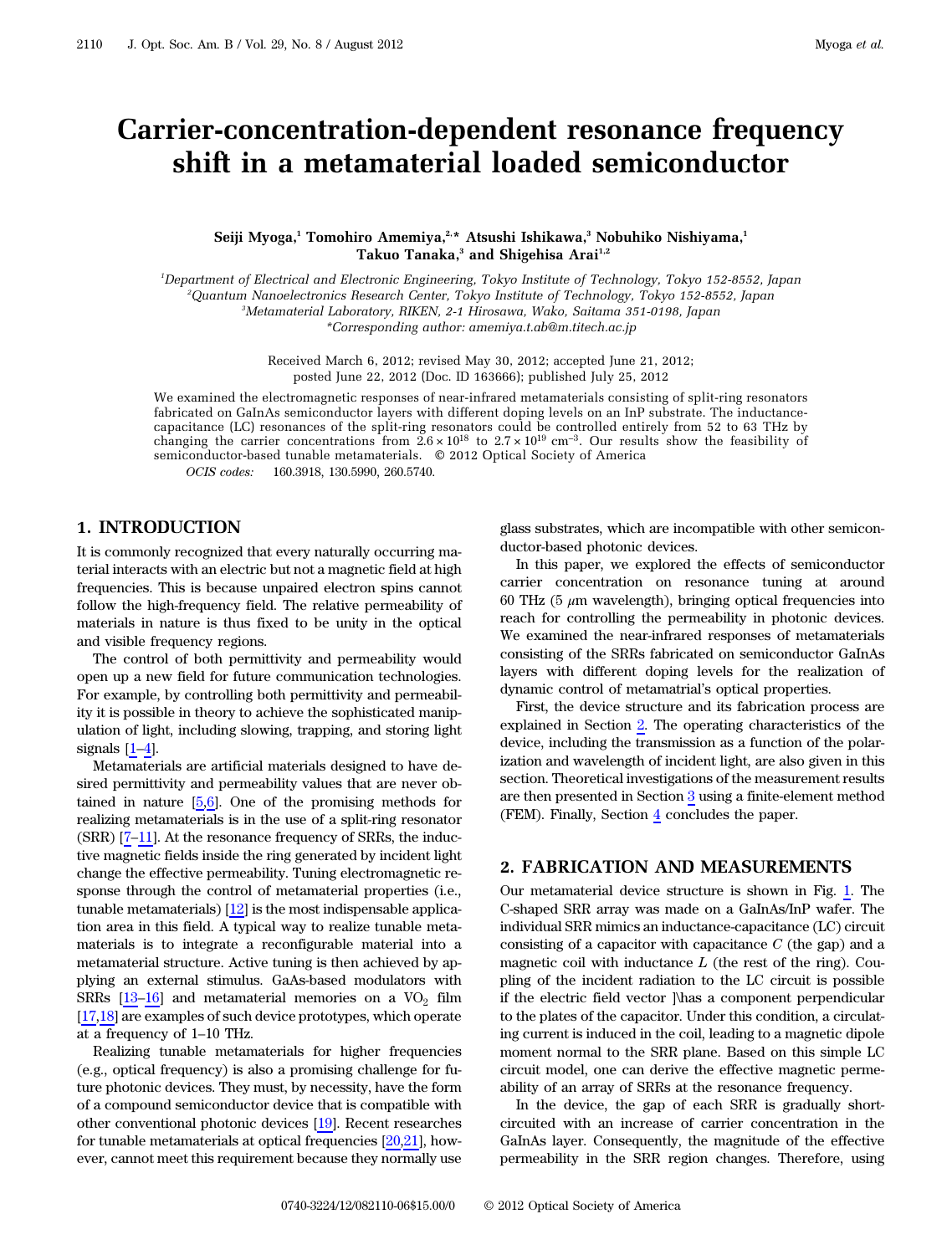<span id="page-1-1"></span>

Fig. 1. (Color online) Schematic of the metamaterial sample consisting of a gold-based SRR array formed on doped-GaInAs/ semi-insulating-InP.

carriers in the semiconductor layer excited by some external stimulus, the dynamic control of permeability is possible.

Toward the dynamic control of the metamaterial's responses by changing carrier concentrations in semiconductors, we fabricated a trial device consisting of SRRs fabricated on semiconductor GaInAs layers with different doping levels. All wafers consisted of an  $n$ - or  $p$ -GaInAs layer (150 nm thick) grown on a semi-insulating InP substrate by organometallic vapor phase epitaxy with different carrier concentrations, as summarized in Table [1](#page-1-2). Silicon and zinc were used for n-type and p-type dopants.

The different steps of a fabrication process are depicted in Fig. [2.](#page-2-0) The process flow was as follows: A resist layer of polymethyl methacrylate (PMMA) was first spin-coated onto the GaInAs/InP wafer. Following spin coating, electron beam lithography was used to write the desired SRR array patterns onto the resist for the lift-off process and metal patterns were formed by evaporation. Figure [3](#page-2-1) shows oblique scanning electron microscope images of the  $400 \times 400$  nm (outer size of the square SRR ring) SRR array fabricated according to this procedure. The SRRs were made of 10 nm thick titanium and 40 nm thick gold. The dimensions of each individual SRR were designed to study resonance frequency shifts at around 60 THz (5  $\mu$ m wavelength).

Figure [4](#page-2-2) shows the transmission spectra of  $n$ -doped samples with  $400 \times 400$  nm SRRs, measured using a Fouriertransform infrared (FTIR) spectrometer with a microscope (JASCO FT/IR-6300FV). In this measurement, in order to clarify the effect of the interaction, we took the ratio of the transmission intensity of the experimental region (with SRRs) and that of a reference region (without SRRs) on the same wafer. (Note that the transmission coefficient surpasses 1 in measuring end because an FTIR detector is not sensitive in this region.) For incident light with an electric field vector perpendicular to the SRR gap, two distinct resonances were

clearly visible [Fig.  $4(a)$ ]. The two principal types of resonance are usually known as the LC resonance at lower (around 60 THz) frequencies, and the plasmon or Mie resonance at higher (around 120 THz) frequencies. The fundamental LC resonance mode is caused by the inductance and capacitance of the SRRs—inductance is achieved by the ring structure, and capacitance occurs across the gap of the split. On the other hand, Mie resonance comes from a particle-plasmon resonance in the metal structure. Figure  $4(a)$  implies that the electric field can couple to the capacitance of the SRR and induce a circulating current in the coil, leading to a pronounced magnetic response in the transmission spectra at around 60 THz. This magnetic resonance is termed as electric excitation of the magnetic resonance [\[22](#page-5-15)]. In contrast, when the electric field vector was rotated by  $90^{\circ}$  [Fig. [4\(b\)\]](#page-2-2), the magnetic resonance disappeared because the electric field cannot couple to the SRR, leaving only the Mie resonance of the SRR at around 120 THz. More importantly, for both LC and Mie resonances, a clear blueshift in resonance frequency was observed as the doping level of the GaInAs layer increased. The LC resonances shifted monotonically from 52 to 63 THz when the carrier concentrations changed from  $2.6 \times 10^{18}$  to  $2.7 \times 10^{19}$  cm<sup>-3</sup>. This shift in resonance frequency with carrier concentration may be also achieved by electrical injection for the dynamic tuning of the metamaterial's optical properties.

We also measured the relationship between the resonance frequency and dimensions of the SRRs. Table [1](#page-1-2) shows the corresponding dimensions of the SRRs in nanometers. Figures [5](#page-2-3) and  $6$  show the (a) LC and (b) Mie resonance frequencies of devices with different SRR dimensions as a function of carrier concentration of the  $n$ - and  $p$ -GaInAs layer, respectively. The polarization was perpendicular to the SRR gap. With increasing SRR size, an enhanced internal reactance reduced the resonant frequency that is determined by the geometrical capacitance and inductance of the structure. For every size of the SRR, the blueshift in resonance frequency was observed as the doping level of the GaInAs layer increased. This clearly shows that the resonance frequency can be controlled by varying the carrier concentration. To understand in detail these experimental results, numerical investigations using an FEM were pursued.

## <span id="page-1-0"></span>3. SIMULATION ANALYSIS

In this section, we performed simulations of our samples with different doping levels. The resonance shift occurs because a resistance and a capacitance within the split gap are influenced by the carrier concentration in the GaInAs

<span id="page-1-2"></span>

| Sample No.     | $Size^a$           | Width <sup>a</sup> | Pitch Size | Substrate Doping Type | Doping Level                               |
|----------------|--------------------|--------------------|------------|-----------------------|--------------------------------------------|
|                | $400 \times 400$   | 100                | 600        | $\boldsymbol{n}$      | a: $2.6 \times 10^{18}$                    |
| $\overline{2}$ | $600 \times 600$   | 100                | 900        | $\boldsymbol{n}$      | b: $4.1 \times 10^{18}$                    |
| 3              | $800 \times 800$   | 100                | 1200       | $\boldsymbol{n}$      | c: $1.1 \times 10^{19}$                    |
| 4              | $1000 \times 1000$ | 100                | 1500       | $\boldsymbol{n}$      | d: $2.7 \times 10^{19}$ (cm <sup>3</sup> ) |
| 5              | $400 \times 400$   | 100                | 600        |                       | a: $1.9 \times 10^{18}$                    |
| 6              | $600 \times 600$   | 100                | 900        |                       | b: $1.2 \times 10^{19}$                    |
|                | $800 \times 800$   | 100                | 1200       | $\boldsymbol{v}$      | c: $2.6 \times 10^{19}$ (cm <sup>3</sup> ) |
| 8              | $1000 \times 1000$ | 100                | 1500       |                       |                                            |

Table 1. Parameters Used in Experiments

a The gap length is automatically determined when we set the size (outer size of the square SRR ring) and width of the SRR.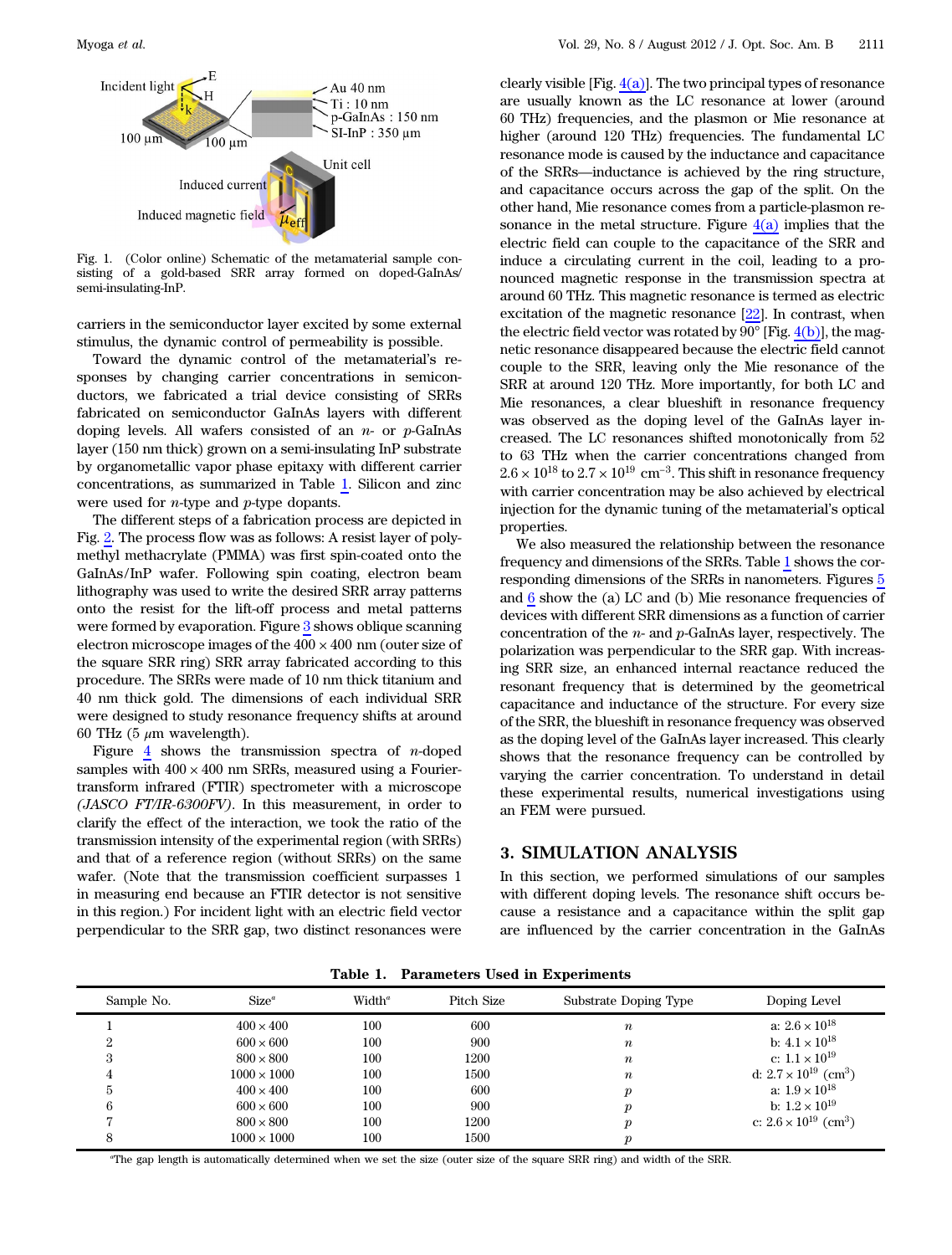<span id="page-2-0"></span>

Fig. 2. (Color online) Fabrication process: (a) initial GaInAs/InP layer, (b) spin coating of PMMA, (c) electron-beam writing of the desired structure, (d) development, (e) evaporation of titanium and gold, and (f) lift-off.

layer. To describe the dispersive properties of the semiconductor GaInAs, we use the free-carrier absorption model [[23\]](#page-5-16). This model is valid throughout the frequency range of interest because the mean free path in GaInAs (250 nm) is longer than an average travel distance for each electron accelerated by an electric field of light at 30–60 THz. Using these dispersion curves, we qualitatively calculate the magnetic response of the devices and present a principle for resonance frequency shift control in the device. This theoretical prediction is compared to the experimental results from the viewpoint of magnetic response.

#### A. GaInAs Dielectric Constant and Carrier Concentration

First, the dielectric function of the GaInAs layer at different doping levels was calculated because the magnetic response of the SRRs strongly depends on the conduction characteristics of the semiconductor layer. The permittivity and electrical conductivity of semiconductor materials as a function of the frequency  $f$  and carrier concentration  $N$  can be derived from the equation of motion for free carriers given by

<span id="page-2-5"></span><span id="page-2-4"></span>
$$
\varepsilon(f,N) = \varepsilon_0 \varepsilon_r \bigg\{ 1 - \frac{[\omega_p(N)\tau(N)]^2}{1 + [2\pi f \tau(N)]^2} \bigg\},\tag{1}
$$

$$
\sigma(f, N) = \frac{\sigma_0(N)}{1 + [2\pi f \tau(N)]^2},
$$
\n(2)

<span id="page-2-1"></span>

Fig. 3. (a) Scanning electron micrograph of a split-ring array with a total area of  $100 \times 100 \ \mu m^2$ ; (b) enlarged oblique view of an individual split ring.

<span id="page-2-2"></span>

Fig. 4. (Color online) Normal-incidence transmittance spectra for the (a) horizontal and (b) vertical polarizations, measured with different carrier concentrations of the n-GaInAs layer.

where  $\varepsilon_0$  and  $\varepsilon_r$  are the vacuum and static permittivity, respectively. Here  $\varepsilon(f, N)$  in the Eq. [\(1\)](#page-2-4) means the real part of the complex permittivity. On the other hand, the imaginary part of the complex permittivity can be obtained from  $\sigma/\omega\varepsilon_0$ using  $\sigma$  in the Eq. [\(2\)](#page-2-5).  $\omega_p^2(N) = Nq^2/\epsilon_0 \epsilon_r m^*$  is the plasma frequency.  $\tau(N) = m^* \mu_{e,h}(N)/q$  is the mean free time.  $\sigma_0(N) =$  $q\mu_{e,h}(N)N$  is the static electric *conductivity*.  $m^*$  is the effective mass. The electron mobilities  $\mu_e(N)$  are 3430 cm<sup>2</sup> V<sup>-1</sup> s<sup>-1</sup>,

<span id="page-2-3"></span>

Fig. 5. (Color online) Resonance frequency as a function of carrier concentrations of the n-GaInAs layer for the (a) LC resonance and (b) Mie resonance, measured with an incident electric field vector perpendicular to the SRR gap.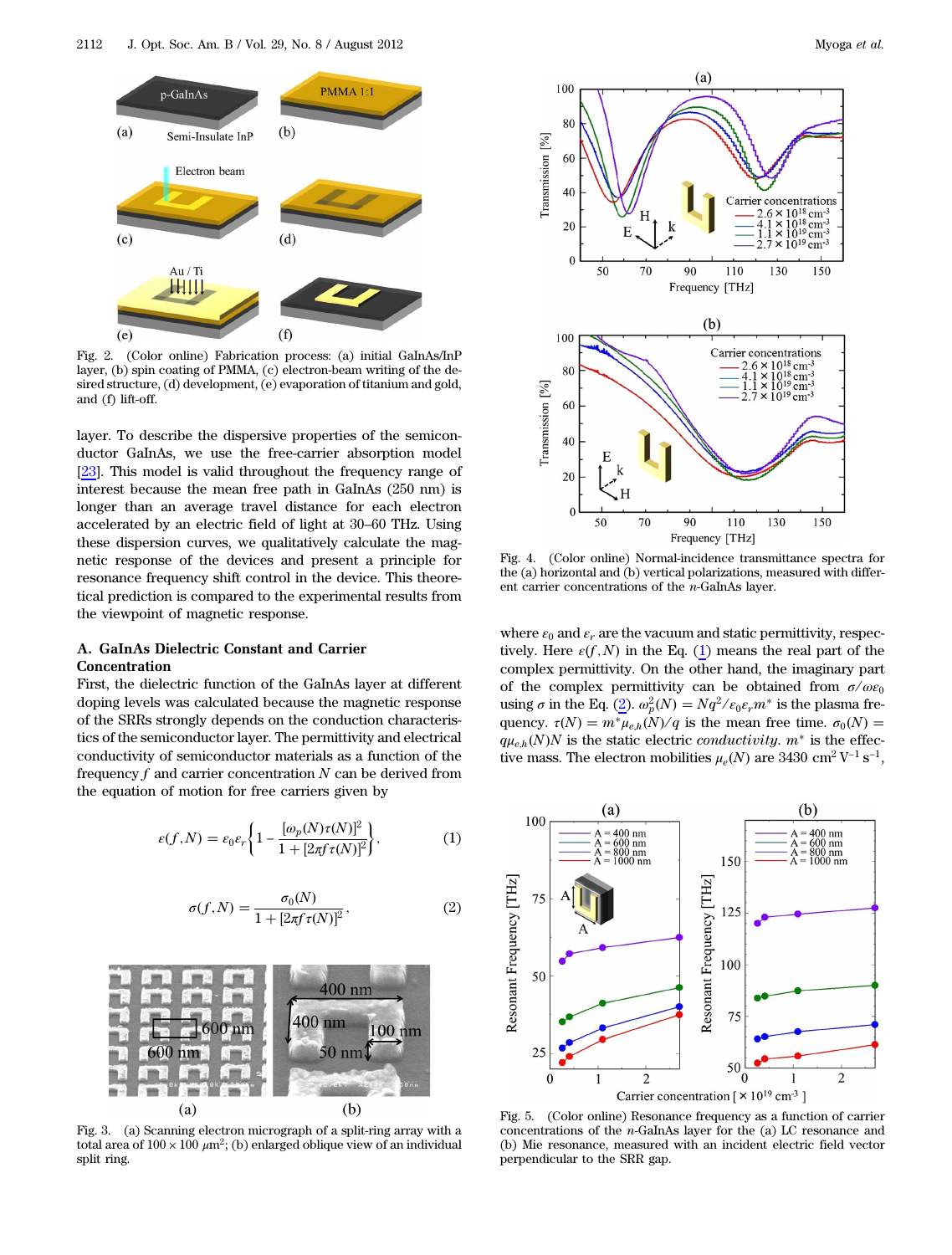<span id="page-3-0"></span>

Fig. 6. (Color online) Resonance frequency as a function of carrier concentrations of the p-GaInAs layer for (a) LC resonance and (b) Mie resonance, measured with an incident electric field vector perpendicular to the SRR gap.

2740 cm<sup>2</sup> V<sup>-1</sup> s<sup>-1</sup>, 2600 cm<sup>2</sup> V<sup>-1</sup> s<sup>-1</sup>, and 1650 cm<sup>2</sup> V<sup>-1</sup> s<sup>-1</sup> at carrier concentrations of  $2.6 \times 10^{18}$ ,  $4.1 \times 10^{18}$ ,  $1.1 \times 10^{19}$ , and  $2.7 \times 10^{19}$  cm<sup>-3</sup>, respectively. The hole mobilities  $\mu_h(N)$ are much smaller, having the values  $110 \text{ cm}^2 \text{ V}^{-1} \text{ s}^{-1}$ , 76 cm<sup>2</sup> V<sup>-1</sup> s<sup>-1</sup>, and 60 cm<sup>2</sup> V<sup>-1</sup> s<sup>-1</sup> at carrier concentrations of  $1.9 \times 10^{18}$ ,  $4.1 \times 10^{18}$ , and  $2.6 \times 10^{19}$  cm<sup>-3</sup>, respectively. These electron and Hall mobilities were actually measured by Hall measurement. We measured the values of the above by Hall measurement.  $\varepsilon(f, N)$  of Eq. [\(1\)](#page-2-4) shows the real part of the complex permittivity, and you can obtain the imaginary part to calculate  $\sigma/\omega \epsilon_0$  using the Eq. [\(2\)](#page-2-5).

Figures [7\(a\)](#page-3-1) and [7\(b\)](#page-3-1) show the calculated real part of the relative permittivity as a function of frequency for  $n$ -GaInAs and  $p$ -GaInAs, respectively. Carrier concentration  $N$  is a tuning parameter. Within the framework of the above model, the complex permittivity (or conductivity) and consequently all the optical parameters are fully characterized by two frequencies: the plasma frequency  $\omega_p(N)$  and the relaxation rate  $1/\tau(N)$ . In general,  $1/\tau(N) \ll \omega_p(N)$ . As the frequency increases, the real part of the permittivity first increases sharply with  $\omega^2$  and then saturates above the plasma frequency. The relative permittivity decreases as the carrier concentration increases. This trend becomes more significant at longer wavelengths primarily owing to the blueshift of the plasma angular frequency with the increase of the carrier concentration, as derived from  $\omega_p^2(N) = Nq^2/\epsilon_0 \epsilon_r m^*$ . Note that an imaginary part of the relative permittivity becomes larger with an increase of the carrier concentration. This change is relatively small  $( = 0.4)$  compared to that of the real part  $( = 5.4)$  at around 60 THz. Therefore, the resonant-frequency shift in this study is mainly induced by the real part change of permittivity in GaInAs.

There are two main factors that greatly affect the resonant frequency of the SRR in our samples. The first factor is the dissipation due to the substrate free carrier absorption within the split gap. The second factor, most dominant in our device, is the fringing capacitance within the split gap. The capacitance is related to the dielectric function of the semiconductor substrate due to fringing of field lines into the material. When

<span id="page-3-1"></span>

Fig. 7. (Color online) Real part of permittivity for (a)  $p$ -GaInAs and (b)  $n$ -GaInAs as a function of frequency. The carrier concentration  $N$ is a tuning parameter.

the carrier concentration of the semiconductor substrate changes, the resulting capacitance change shifts the resonant frequency. As stated above (see Fig. [7](#page-3-1)), the real part of the dielectric function for GaInAs decreases as the carrier concentration increases. A decrease of the real component of the substrate dielectric function will decrease the capacitance within the split gap, and therefore shift the resonance to a higher frequency (or shorter wavelength). This is the principle for controlling of the resonance frequency in the device.

#### B. Transmission Characteristic

Using the calculated dielectric function of the GaInAs layer, the transmission characteristics of the device shown in Fig. [1](#page-1-1) were estimated using the commercial software package COM-SOL Multiphysics based on FEM. Considering the mutual interactions of each SRR, the electromagnetic field over a cubic unit cell consisting of a  $3 \times 3$  gold SRR array on GaInAs/InP was calculated. We assumed perfect electric conductor and perfect magnetic conductor boundary conditions between unit cells in order to stimulate transverse electromagnetic plane wave propagation in the z direction. In the simulation, the conductivity of the metal was defined by the Drude model [[24\]](#page-5-17), and that for the III-V semiconductors with free carriers was defined using the theory in the previous section.

Figure  $8(a)$  shows the simulated transmission spectra of a structure having the same structure as that for experimental sample [1](#page-1-2) (see Table 1 for sample 1), where the polarization direction of the excitation light is perpendicular to the gap. In this simulation, we took the ratio of the transmission intensity of the device with SRRs and that of a GaInAs/InP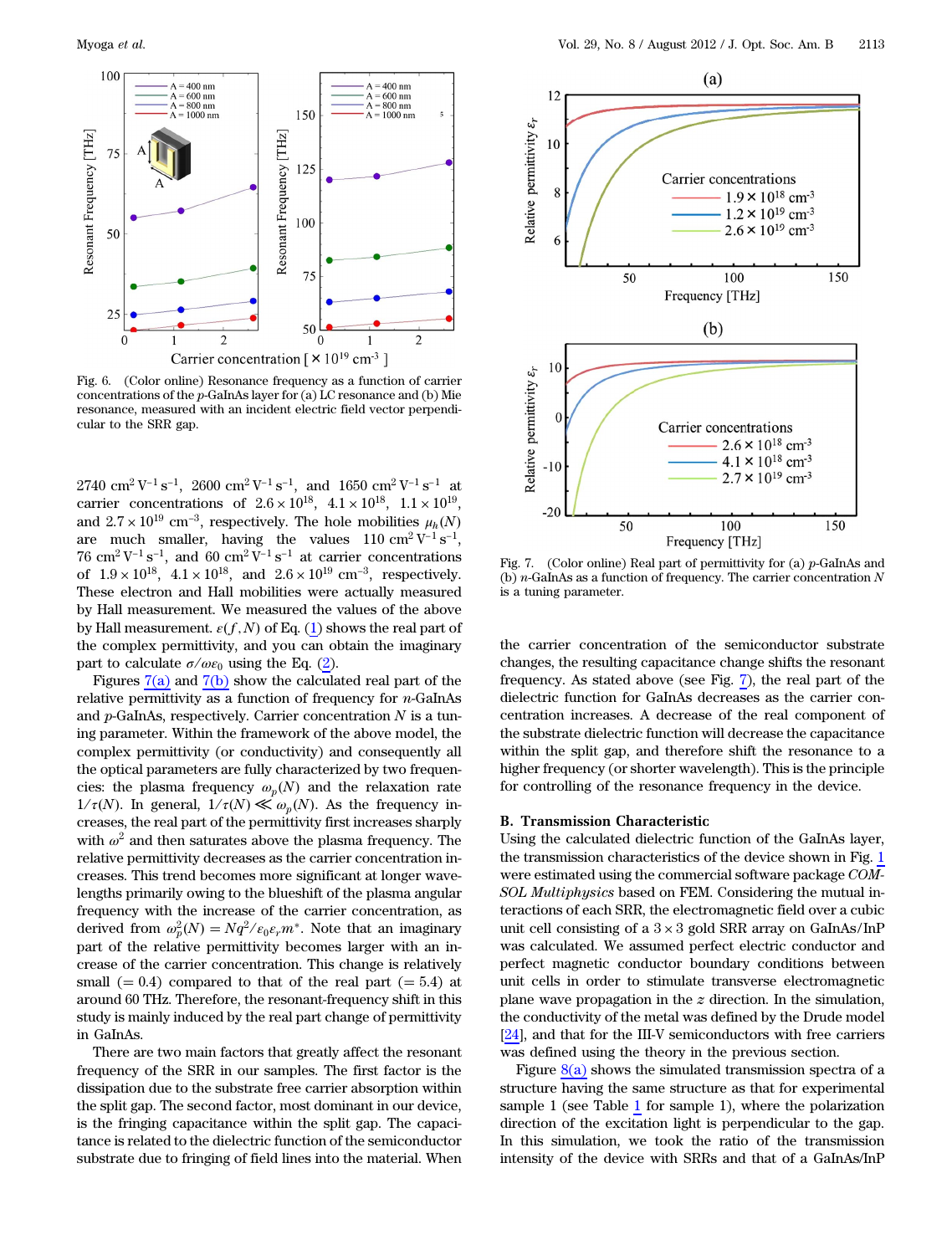substrate, which was the same condition as the measurements. Two transmission minima for both LC and Mie resonances are observed in the near-infrared range. A clear blueshift of the resonance is also observed with an increase in carrier concentration of the GaInAs layer, consistent with the experimental observations shown in Fig.  $4(a)$ .

We also calculated the distribution of the magnetic field around the SRR at both of the LC and Mie resonance frequencies, as illustrated in Figs.  $8(b)$  and  $8(c)$ . At the LC resonance frequency, the magnetic field intensity in the  $z$  direction is strongly induced inside the ring because an induced circular current flows in an individual ring through the gap capacitance, as shown in Fig. [8\(b\)](#page-4-0). On the other hand, at the Mie resonance frequency, the magnetic field intensity is strong outside of the ring due to plasmonic electron oscillation in the SRR arms along the direction of the incident electric field [see Fig.  $8(c)$ ].

Compared with the measured transmission spectra [Fig.  $4(a)$ ], the calculated transmission spectra [Fig.  $8(a)$ ] exhibited stronger and sharper resonances. The reason for these is explained as follows. In the simulation, the metal conductivity is defined by the Drude model with a scattering frequency of the bulk metal. The actual scattering frequency, however, is different from that found in the bulk because additional scattering effects (e.g., roughness scattering at the interface between the metal thin film structure and GaInAs layer) must be considered. However, it is difficult to quantify the actual interfacial condition between the Au/Ti thin film

and GaInAs in our device, so we used a simple Drude model with a scattering frequency of the bulk metal.

From the theoretical expectations of the transmission spectra shown in Fig.  $8(a)$ , we extracted the constitutive parameter change induced by different doping levels in the device. Figures  $9(a)$  and  $9(b)$  show the real parts of the retrieved effective permittivity and permeability, respectively, calculated from 50 to 75 THz for incident light polarization direction perpendicular to the gap (see [[25,](#page-5-18)[26\]](#page-5-19) for the retrieval procedure). The permittivity and permeability exhibit a strong and sharp antiresonance [\[27](#page-5-20)] at ∼60 THz (corresponding to the LC resonance), and the real part of the relative permeability changes from −3.0 to 3.5 around this frequency. When the carrier concentration of the GaInAs layer is increased  $2.6 \times 10^{18}$  to  $2.7 \times 10^{19}$  cm<sup>-3</sup>, the effective permeability at 63 THz changes from −1.0 to 3.0. A retrieved imaginary part of the relative permittivity (or permeability) also changes from  $-3.5$  to 1.0 (or  $-1.0$  to 3.5) in the vicinity of the resonant frequency. The imaginary parts of the constitutive parameters exhibited a blueshift as the doping level of the GaInAs layer increased.

This result suggests that there is a possibility to realize tunable metamaterials by changing the carrier concentrations in the semiconductor layer. Toward actual dynamic control, there are mainly two promising ways to control carrier concentrations in our device. One is to apply bias voltage in MOSFET-like structures; the other is to use an exciting light beyond bandgap energy of semiconductor. Using the

<span id="page-4-0"></span>

Fig. 8. (Color online) (a) Calculated transmission spectra of device having almost the same structure as that of experimental sample 1, where the polarization direction of the excitation light is perpendicular to the gap. Measurement results are also plotted. Calculated distributions of magnetic field (z direction) in the SRR array at (b) LC and (c) Mie resonance frequencies.

<span id="page-4-1"></span>

Fig. 9. (Color online) Retrieved real part of relative (a) permittivity and (b) permeability as a function of frequency, calculated for device having almost the same structure as that of experimental sample 1. The carrier concentration  $N$  is a tuning parameter.